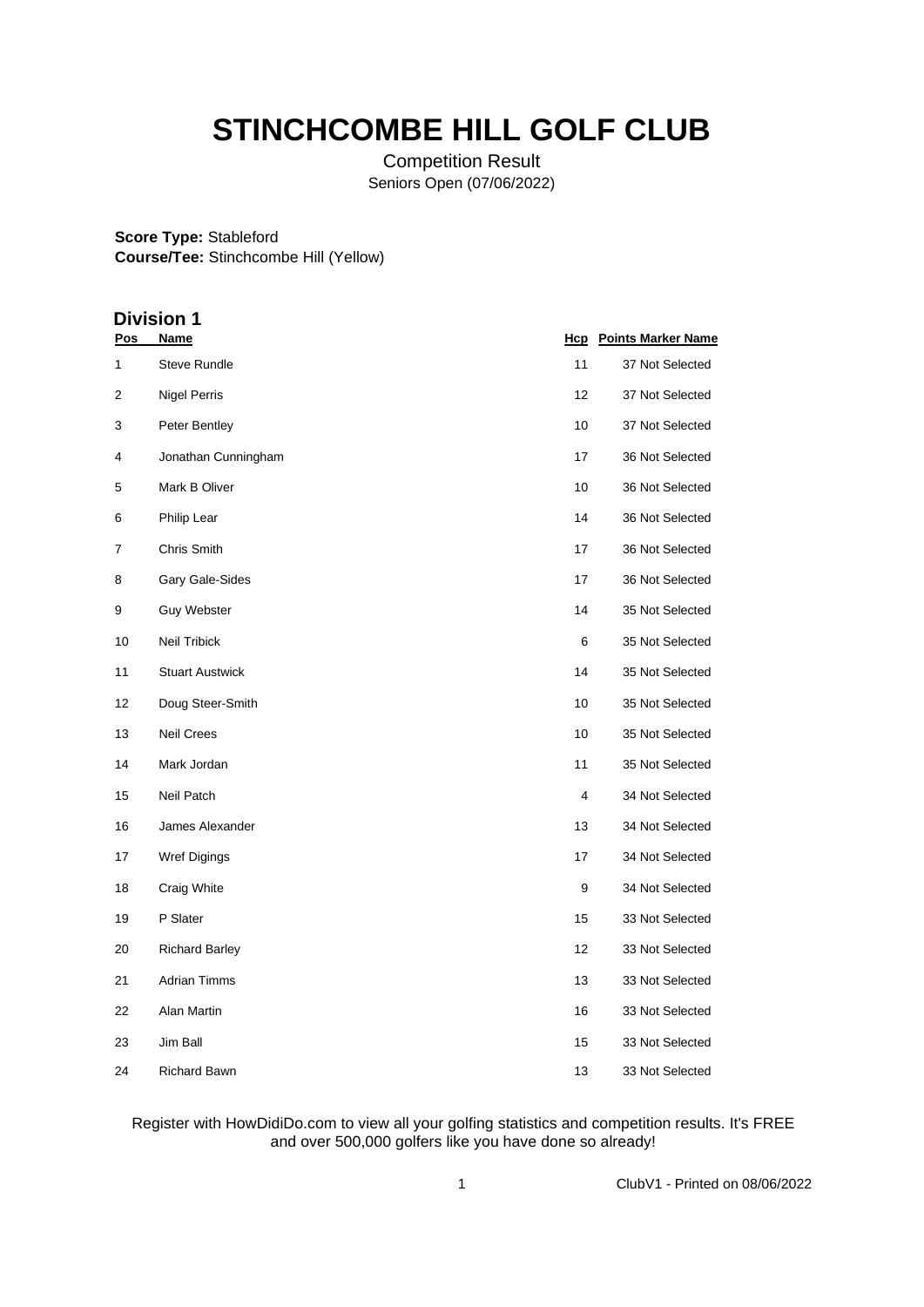#### **Hcp Points Marker Name**

Not Selected

## **Division 1**

| Pos<br>25 | <b>Name</b><br>Rob Keller | 6  | 32              |
|-----------|---------------------------|----|-----------------|
| 26        | <b>Tony Slate</b>         | 16 | 32 Not Selected |
| 27        | Simon Pinnock             | 8  | 32 Not Selected |
| 28        | <b>Steve Arkwell</b>      | 9  | 32 Not Selected |
| 29        | Peter Chart               | 9  | 32 Not Selected |
| 30        | James Staniforth          | 13 | 31 Not Selected |
| 31        | Neil Humphreys            | 14 | 31 Not Selected |
| 32        | Peter Shepherd            | 12 | 31 Not Selected |
| 33        | Doug Pratt                | 11 | 31 Not Selected |
| 34        | Paul Lee                  | 12 | 31 Not Selected |
| 35        | Graeme Howard-Kinsley     | 16 | 31 Not Selected |
| 36        | David F Taylor            | 14 | 30 Not Selected |
| 37        | lan Edlin                 | 3  | 30 Not Selected |
| 38        | Mark Oldham               | 10 | 30 Not Selected |
| 39        | John M Davis              | 14 | 30 Not Selected |
| 40        | Peter Fadeyibi            | 12 | 30 Not Selected |
| 41        | James Fryer               | 10 | 30 Not Selected |
| 42        | lan Lund                  | 16 | 30 Not Selected |
| 43        | Jeff Chandra              | 13 | 30 Not Selected |
| 44        | Alistair McCouig          | 10 | 29 Not Selected |
| 45        | Steve Wills               | 17 | 29 Not Selected |
| 46        | Geoffrey Hull             | 16 | 29 Not Selected |
| 47        | Mervyn John-Phillip       | 13 | 29 Not Selected |
| 48        | Nigel Coyle               | 13 | 29 Not Selected |
| 49        | Jerry Hopton              | 15 | 28 Not Selected |
| 50        | Jim Fewell                | 15 | 28 Not Selected |
| 51        | Tony Wiseman              | 17 | 28 Not Selected |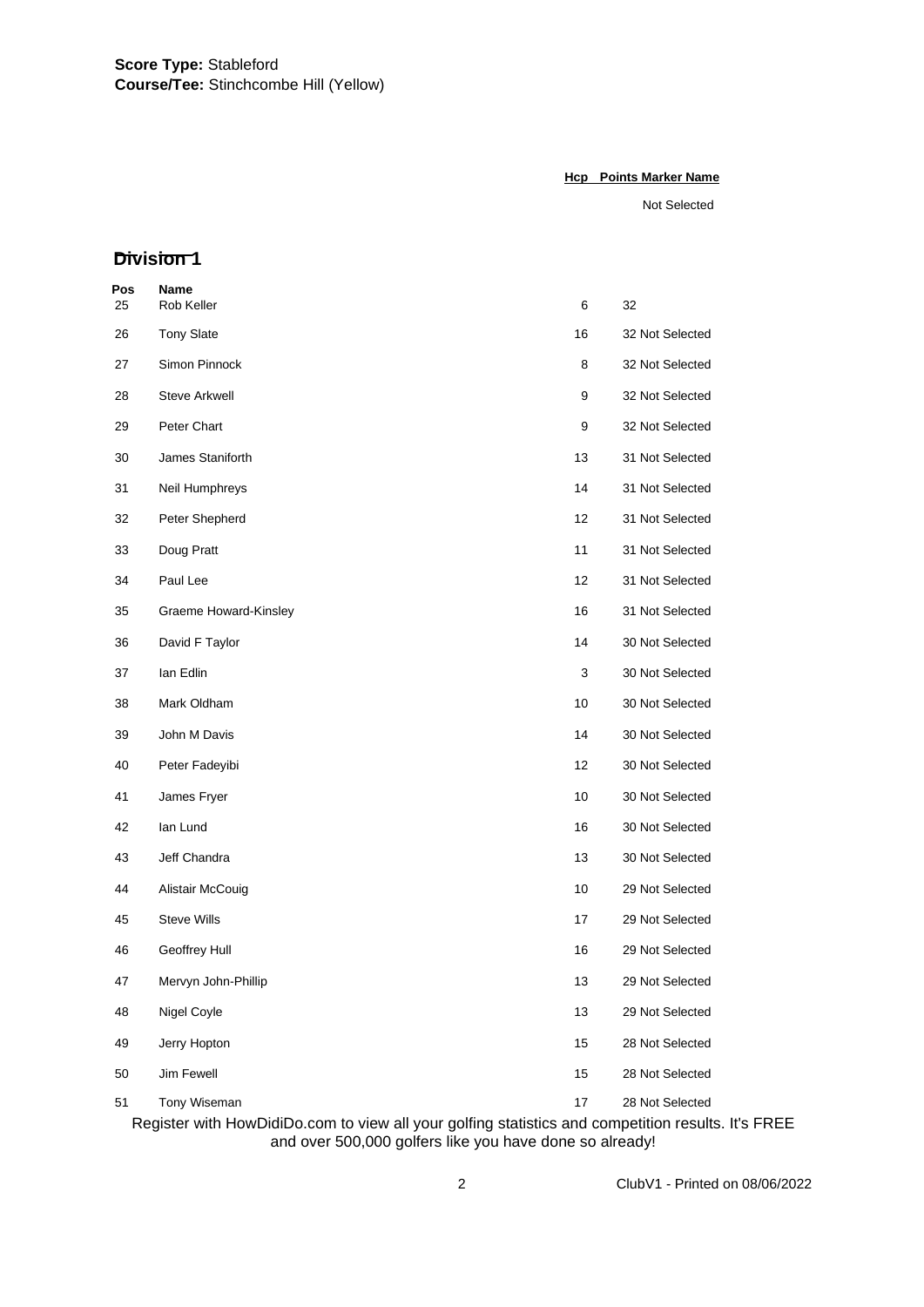#### **Hcp Points Marker Name**

Not Selected

### **Division 1**

| Pos | <b>Name</b>           |    |                 |
|-----|-----------------------|----|-----------------|
| 52  | <b>Andrew Brookes</b> | 6  | 28              |
| 53  | Alan Hughes           | 9  | 28 Not Selected |
| 54  | Henry Lightbody       | 14 | 27 Not Selected |
| 55  | Geoff Gunning         | 12 | 27 Not Selected |
| 56  | Jim Muir              | 11 | 27 Not Selected |
| 57  | <b>Bill Nicholl</b>   | 9  | 27 Not Selected |
| 58  | James Calleja         | 15 | 26 Not Selected |
| 59  | Neil Tothill          | 12 | 26 Not Selected |
| 60  | Stephen Roper         | 15 | 25 Not Selected |
| 61  | Claus Kopp            | 14 | 25 Not Selected |
| 62  | R J G Lench           | 17 | 24 Not Selected |
| 63  | William Ford          | 11 | 24 Not Selected |
| 64  | Nicholas Wright       | 17 | 24 Not Selected |
| 65  | David Cox             | 14 | 22 Not Selected |
| 66  | Paul Chandler         | 10 | 21 Not Selected |
| 67  | John Hayward          | 15 | 20 Not Selected |
| 68  | John Hindshaw         | 9  | 12 Not Selected |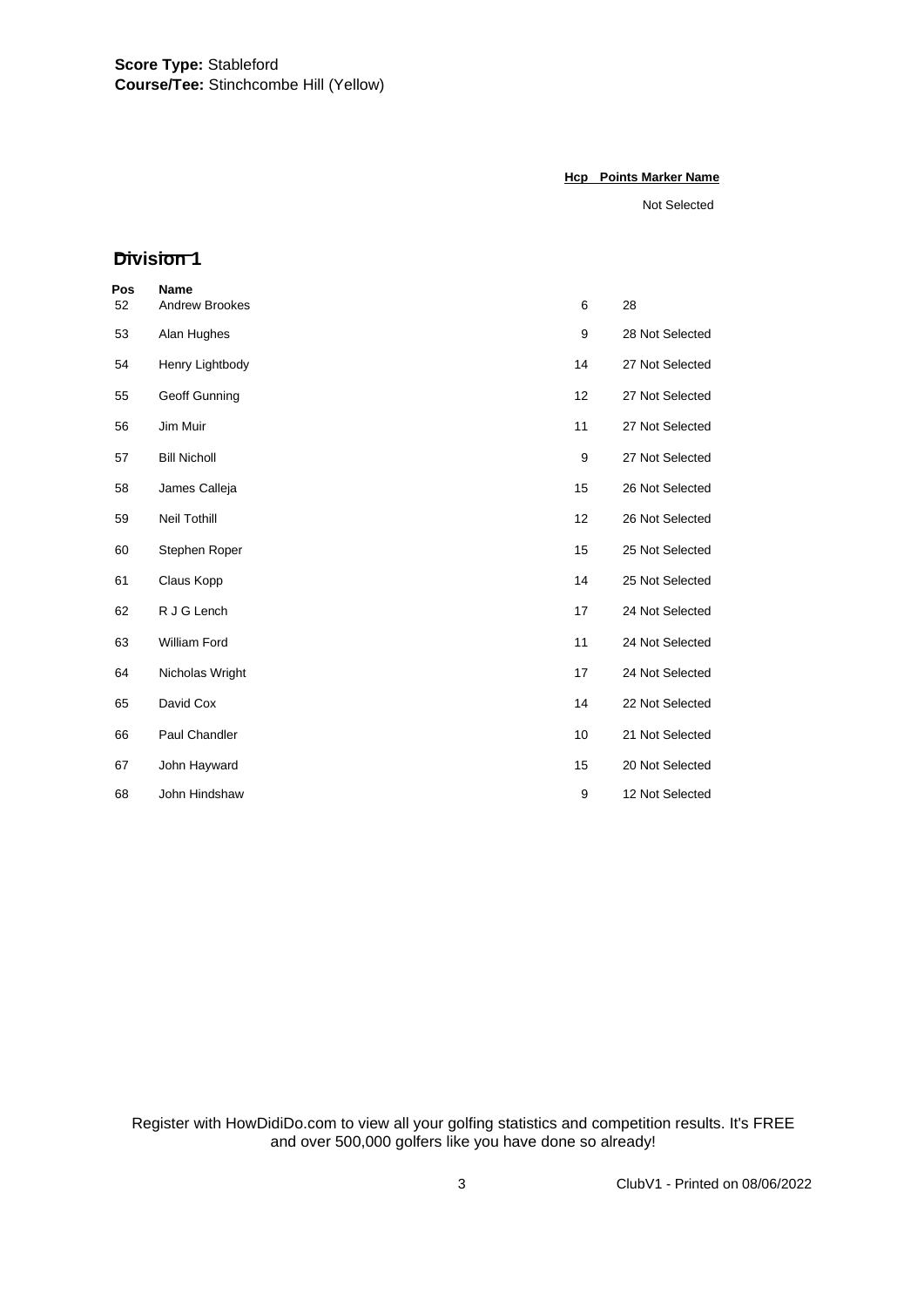## **Division 2**

| <u>Pos</u>              | <b>Name</b>             | Hcp | <b>Points Marker Name</b> |
|-------------------------|-------------------------|-----|---------------------------|
|                         |                         |     | Not Selected              |
|                         |                         |     |                           |
| 1                       | Roger Bennett           | 20  | 40                        |
| $\overline{\mathbf{c}}$ | <b>Terry Gradidge</b>   | 22  | 37 Not Selected           |
| 3                       | lan Hatton              | 18  | 36 Not Selected           |
| 4                       | William Bramley         | 21  | 35 Not Selected           |
| 5                       | Tony Upjohn             | 23  | 35 Not Selected           |
| 6                       | Eric Turner             | 23  | 35 Not Selected           |
| 7                       | Michael Longley         | 26  | 34 Not Selected           |
| 8                       | Shawn Amos              | 21  | 34 Not Selected           |
| 9                       | Malcolm Linaker         | 20  | 34 Not Selected           |
| 10                      | Chris Cooke             | 24  | 34 Not Selected           |
| 11                      | <b>Andrew Griffiths</b> | 24  | 33 Not Selected           |
| 12                      | lan Hunter              | 20  | 33 Not Selected           |
| 13                      | Paul Dando              | 20  | 33 Not Selected           |
| 14                      | <b>Robert Clancy</b>    | 18  | 32 Not Selected           |
| 15                      | Mike Troy               | 24  | 32 Not Selected           |
| 16                      | Andy Williams           | 18  | 32 Not Selected           |
| 17                      | David Mitchell          | 20  | 32 Not Selected           |
| 18                      | Allan C Taylor          | 28  | 32 Not Selected           |
| 19                      | <b>Neal Wills</b>       | 28  | 31 Not Selected           |
| 20                      | Ian Colville            | 21  | 31 Not Selected           |
| 21                      | Peter Ponter            | 24  | 31 Not Selected           |
| 22                      | Jerry Akers             | 27  | 31 Not Selected           |
| 23                      | <b>Brian Coupe</b>      | 23  | 30 Not Selected           |
| 24                      | David Sparrow           | 18  | 30 Not Selected           |
| 25                      | Wayne Bonne             | 21  | 30 Not Selected           |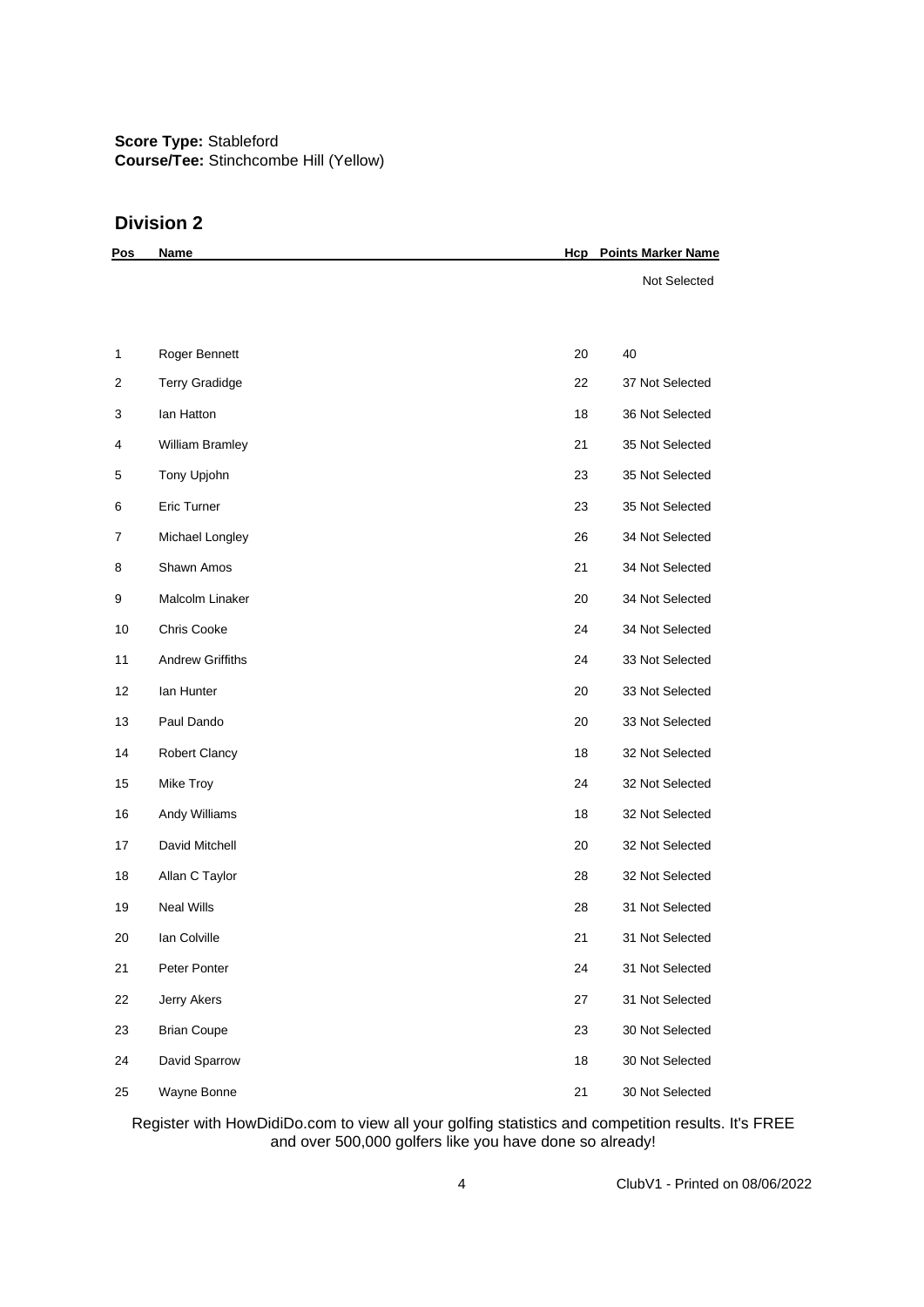## **Division 2**

| <u>Pos</u> | Name                   | Hcp | <b>Points Marker Name</b> |
|------------|------------------------|-----|---------------------------|
|            |                        |     | Not Selected              |
|            |                        |     |                           |
| 26         | Shane Goulding         | 25  | 29 Not Selected           |
| 27         | Rex Symons             | 19  | 29 Not Selected           |
| 28         | Michael Archer         | 26  | 29                        |
| 29         | <b>Chris Huckle</b>    | 22  | 28 Not Selected           |
| 30         | Steve Blackmore        | 19  | 28 Not Selected           |
| 31         | Ron Price              | 24  | 28 Not Selected           |
| 32         | Larry Howells          | 20  | 28 Not Selected           |
| 33         | Norman Davies          | 26  | 28 Not Selected           |
| 34         | <b>Bob Norman</b>      | 23  | 28 Not Selected           |
| 35         | Dave Fletcher          | 22  | 27 Not Selected           |
| 36         | Scott Thomson          | 19  | 27 Not Selected           |
| 37         | Neil Lowrie            | 18  | 27 Not Selected           |
| 38         | Gary Park              | 24  | 27 Not Selected           |
| 39         | <b>Phil Stansfield</b> | 22  | 27 Not Selected           |
| 40         | Andrew Baldwin         | 20  | 27 Not Selected           |
| 41         | Colin Bulley           | 24  | 27 Not Selected           |
| 42         | Jeff Farrow            | 27  | 27 Not Selected           |
| 43         | Peter Griggs           | 23  | 27 Not Selected           |
| 44         | Stephen Scott-Smith    | 19  | 27 Not Selected           |
| 45         | <b>Edward Stokes</b>   | 18  | 27 Not Selected           |
| 46         | Mike Renton            | 28  | 26 Not Selected           |
| 47         | Andrew Kirby           | 21  | 26 Not Selected           |
| 48         | Peter Jackson          | 25  | 26 Not Selected           |
| 49         | Geoffrey Allen         | 28  | 25 Not Selected           |
| 50         | Paul Jess              | 27  | 25 Not Selected           |